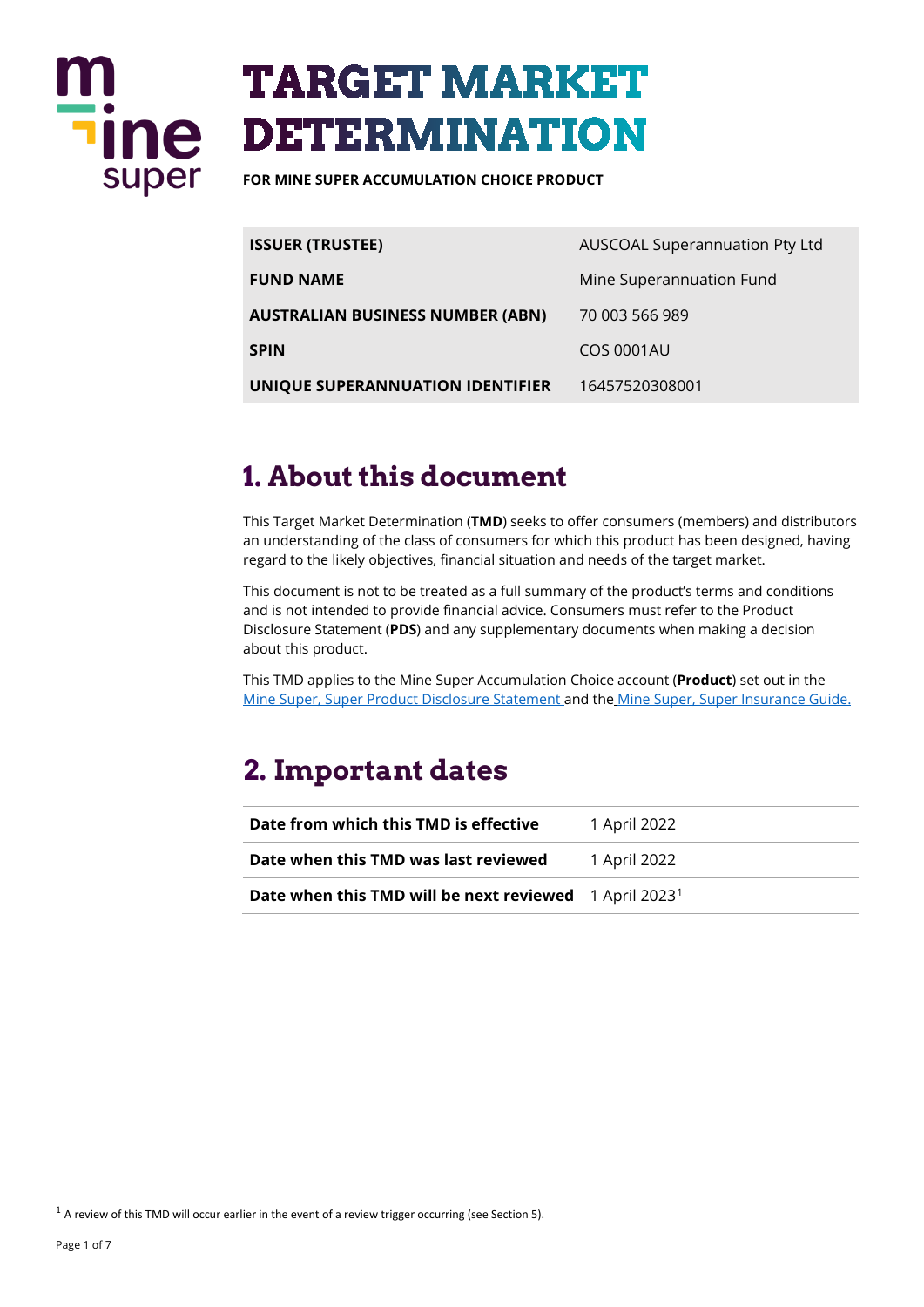### **3. Class of consumer**

The information below summarises the overall class of consumers that fall within the target market for the Product based on the likely objectives, financial situation and needs that it has been designed to meet.

The Product is designed for consumers who:

- are expecting to receive employer contributions and/or government contributions and/or make personal contributions and/or rollover existing superannuation benefits;
- want to invest in a concessionally taxed environment;
- recognise access to their investment is limited until a condition of release is met;
- want a superannuation product with competitive fees and costs;
- want to make an active investment choice in relation to their superannuation;
- want to invest in one or more of the investment options outlined in the Investment sub-markets table below; and
- may want to manage the financial risks associated with illness, injury or death through their superannuation, through one or more of the insurance cover types outlined in the Insurance sub-markets table below.

The Product is **not** designed for consumers who:

- do not want to make a decision in relation to choosing an investment option based on the Investments sub-markets table below;
- want to have a choice of specific investment assets or investment managers that make up an investment option;
- want an income stream;
- are seeking insurance coverage through a superannuation product with an occupation deemed to be active service in any military force; or
- are seeking Income Protection cover through a superannuation product and are a professional sports person.

#### **Product description**

The Product includes the below key product features and attributes.

| <b>Key attributes and</b><br>features | <b>Description</b>                                                                                                                                                                                                                                                                                                                                                                                                                                                                                                                                                                                                                                                                                                                                                                                                                         |
|---------------------------------------|--------------------------------------------------------------------------------------------------------------------------------------------------------------------------------------------------------------------------------------------------------------------------------------------------------------------------------------------------------------------------------------------------------------------------------------------------------------------------------------------------------------------------------------------------------------------------------------------------------------------------------------------------------------------------------------------------------------------------------------------------------------------------------------------------------------------------------------------|
| <b>Contributions</b>                  | Accepts employer, government and personal contributions, including rollovers from other super funds,<br>which are taxed and preserved in accordance with superannuation law                                                                                                                                                                                                                                                                                                                                                                                                                                                                                                                                                                                                                                                                |
| Withdrawals                           | Withdrawals are limited to lump sum payments and access is limited in accordance with the conditions of<br>release set out in superannuation law                                                                                                                                                                                                                                                                                                                                                                                                                                                                                                                                                                                                                                                                                           |
| <b>Competitive fees</b><br>and costs  | Administration and investment fees apply and include fixed and percentage-based components<br>$\bullet$<br>Changes to account balance and investment options will impact the amount of fees charged<br>٠<br>Insurance premiums take into consideration gender, age, cover options, occupation classification and<br>$\bullet$<br>income levels (for Income Protection cover only)                                                                                                                                                                                                                                                                                                                                                                                                                                                          |
| Investment<br>options                 | Investment choices are available from diversified investment options, single sector investment options, a<br>$\bullet$<br>lifecycle investment strategy or any combination of these investment options<br>Refer to the Investment sub-markets table below for further details<br>$\bullet$                                                                                                                                                                                                                                                                                                                                                                                                                                                                                                                                                 |
| <b>Insurance options</b>              | A range of life insurance options are available for a variety of job classifications, including mining and<br>٠<br>other high risk occupations<br>All cover is customisable subject to application, including default settings that apply to job classifications<br>$\bullet$<br>and salary (for Income Protection), and can be amended or cancelled at any time<br>Cover may be provided on a default (automatic) basis, and cover may be limited until certain employment<br>$\bullet$<br>conditions are met<br>Premiums are deducted from the superannuation account balance<br>٠<br>Voluntary insurance options require an application and may be subject to acceptance by the insurer<br>٠<br>Exclusions or conditions may be imposed, or cover may be declined<br>Refer to the Insurance sub-markets table below for further details |
| <b>Member services</b>                | Offer includes superannuation and insurance health checks, tailored and targeted member newsletters<br>and communications, access to intrafund financial advice, educational presentations and online account<br>access                                                                                                                                                                                                                                                                                                                                                                                                                                                                                                                                                                                                                    |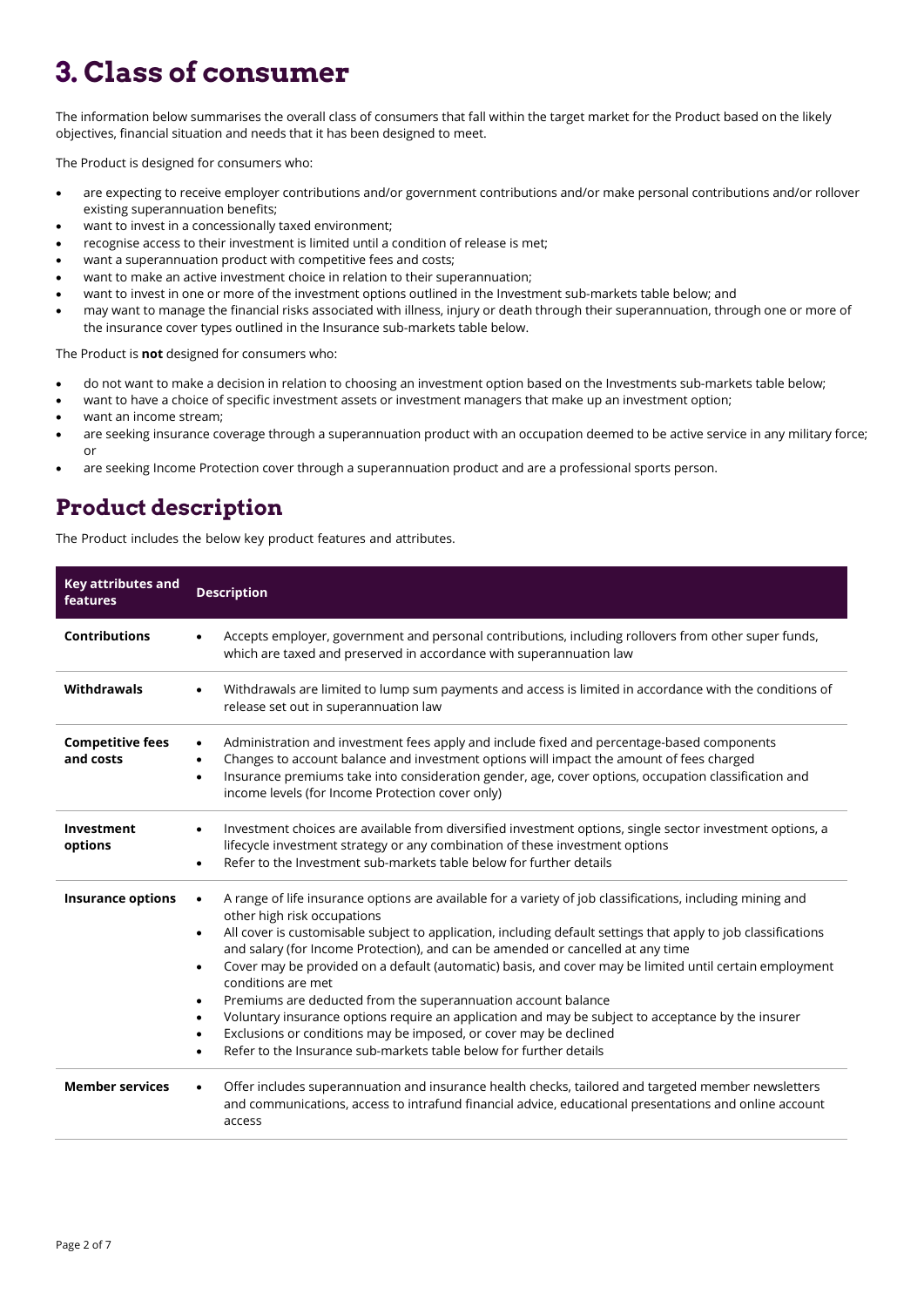#### **Investment sub-markets**

The table below sets out the class of consumers that each investment option within the Product has been designed for.

| The below diversified investment options are designed for consumers who wish to invest in a diversified range of asset<br>classes with varying levels of risk and return |                                                                                                                                                                                                                                                                                                                                                                                                                                                                                                   |
|--------------------------------------------------------------------------------------------------------------------------------------------------------------------------|---------------------------------------------------------------------------------------------------------------------------------------------------------------------------------------------------------------------------------------------------------------------------------------------------------------------------------------------------------------------------------------------------------------------------------------------------------------------------------------------------|
| Lifecycle                                                                                                                                                                | This investment strategy is designed for consumers who:<br>want their investment strategy to automatically adjust exposure to growth and defensive assets in<br>accordance with their age and projected years to retirement.                                                                                                                                                                                                                                                                      |
|                                                                                                                                                                          | This investment strategy is designed for consumers aged 64 years and below who:<br>can withstand an estimated 5.4 number of annual negative returns over a 20-year period; and<br>want to invest for five or more years.<br>$\bullet$                                                                                                                                                                                                                                                             |
|                                                                                                                                                                          | This investment strategy is designed for consumers aged 65 years and over who:<br>can withstand an estimated 3.8 number of annual negative returns over a 20-year period; and<br>$\bullet$<br>want to invest for three or more years.<br>٠                                                                                                                                                                                                                                                        |
| <b>High Growth</b>                                                                                                                                                       | This investment option is designed for consumers who:<br>want to invest for five or more years;<br>$\bullet$<br>want to achieve a return exceeding the increase in the Consumer Price Index (CPI) by at least 4% pa, after<br>$\bullet$<br>tax and investment costs, over any 10-year period;<br>can withstand an estimated 5.4 number of annual negative returns over a 20-year period; and<br>$\bullet$<br>have a high tolerance to investment risk.<br>$\bullet$                               |
| Growth                                                                                                                                                                   | This investment option is designed for consumers who:<br>want to invest for five or more years;<br>want to achieve a return exceeding the increase in CPI by at least 3.5% pa, after tax and investment costs,<br>$\bullet$<br>over any 10-year period;<br>can withstand an estimated 4.9 number of annual negative returns over a 20-year period; and<br>$\bullet$<br>have a high tolerance to investment risk.                                                                                  |
| <b>Balanced</b>                                                                                                                                                          | This investment option is designed for consumers who:<br>want to invest for four or more years;<br>$\bullet$<br>want to achieve a return exceeding the increase in CPI by at least 3% pa, after tax and investment costs,<br>$\bullet$<br>over any 10-year period;<br>can withstand an estimated 4.5 number of annual negative returns over a 20-year period; and<br>$\bullet$<br>have a high tolerance to investment risk.<br>$\bullet$                                                          |
| Conservative<br><b>Balanced</b>                                                                                                                                          | This investment option is designed for consumers who:<br>want to invest for three or more years;<br>want to achieve a return exceeding the increase in CPI by at least 2.5% pa, after tax and investments costs,<br>$\bullet$<br>over any 10-year period;<br>can withstand an estimated 3.8 number of annual negative returns over a 20-year period; and<br>have a medium to high tolerance to investment risk.<br>$\bullet$                                                                      |
| <b>Indexed Defensive</b>                                                                                                                                                 | This investment option is designed for consumers who:<br>want to minimise investment fees;<br>want to invest for three or more years;<br>$\bullet$<br>want to achieve a return exceeding the increase in CPI by at least 1.5% pa, after tax and investment costs,<br>$\bullet$<br>over any 10-year period;<br>can withstand an estimated 3.5 number of annual negative returns over a 20-year period; and<br>$\bullet$<br>have a medium to high tolerance to investment risk.<br>$\bullet$        |
| <b>Secure</b>                                                                                                                                                            | This investment option is designed for consumers who:<br>want to invest for two or more years;<br>have an investment return objective to track the return of 90% RBA Cash Rate / 10% S&P / ASX 200<br>$\bullet$<br>Accumulation index (Net Total Return) before investment fees and relevant superannuation taxes;<br>can withstand an estimated 1.1 number of annual negative returns over a 20-year period; and<br>$\bullet$<br>have a low to medium tolerance to investment risk.<br>$\bullet$ |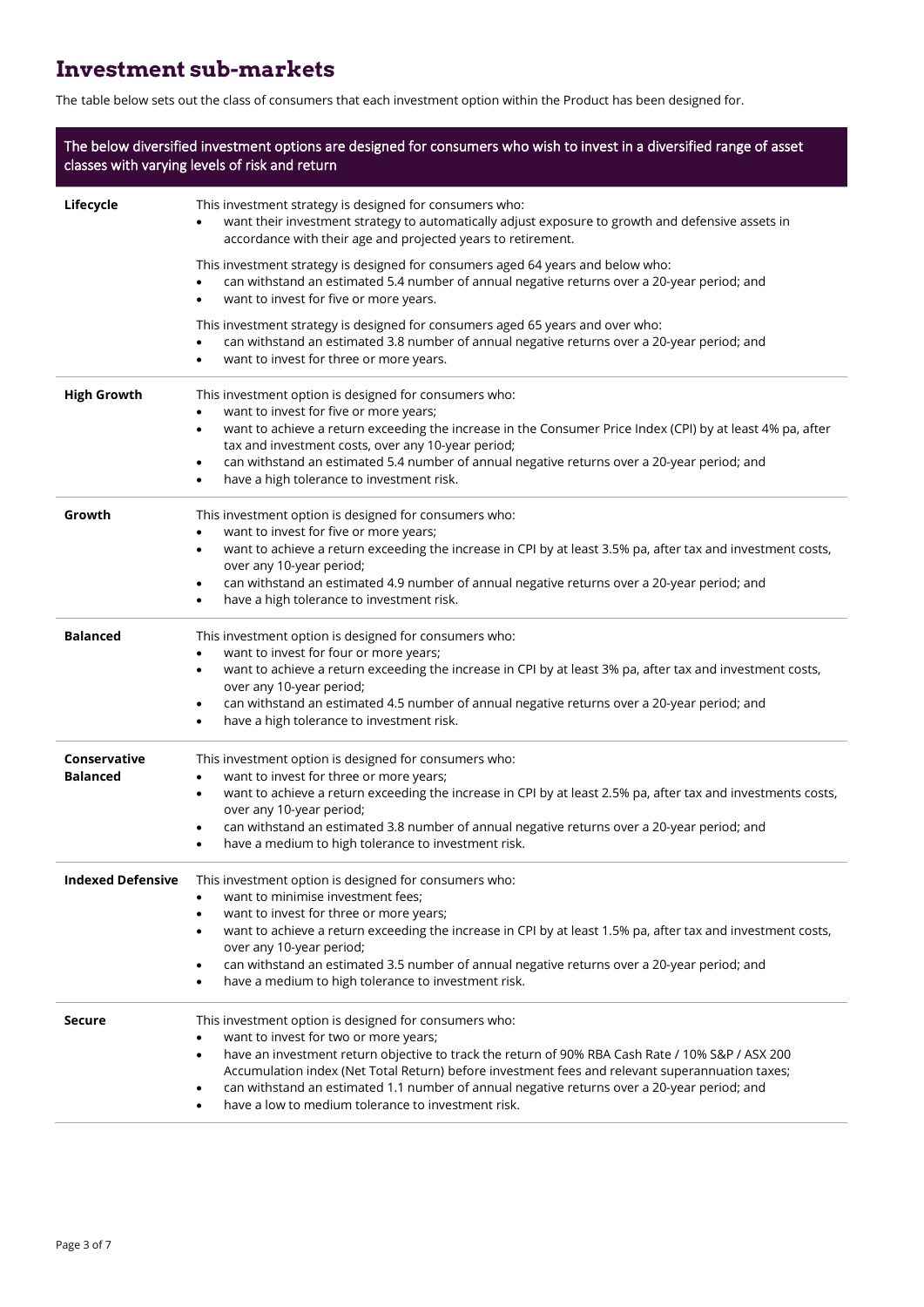**The below single sector investment options are designed for consumers who wish to invest in specific asset classes that are not diversified and provide targeted exposure to these assets**

| <b>Australian Shares</b> | This investment option is designed for consumers who:                                                                  |
|--------------------------|------------------------------------------------------------------------------------------------------------------------|
|                          | want to invest for five or more years;                                                                                 |
|                          | have an investment return objective to track the return on the S&P / ASX 200 Accumulation Index (Net<br>$\bullet$      |
|                          | Total Return) (before investment fees and relevant superannuation taxes);                                              |
|                          | can withstand an estimated 6.4 number of annual negative returns over a 20-year period; and<br>$\bullet$               |
|                          | have a very high tolerance to investment risk.<br>$\bullet$                                                            |
| <b>International</b>     | This investment option is designed for consumers who:                                                                  |
| <b>Shares</b>            | want to invest for five or more years;<br>٠                                                                            |
|                          | have an investment return objective to track the return on the MSCI World ex-Australian Index (Net Total<br>$\bullet$  |
|                          | Return) (before investment fees and relevant superannuation taxes);                                                    |
|                          | can withstand an estimated 5.8 number of annual negative returns over a 20-year period; and<br>$\bullet$               |
|                          | have a high tolerance to investment risk.<br>$\bullet$                                                                 |
| <b>Property</b>          | This investment option is designed for consumers who:                                                                  |
|                          | want to invest for five or more years;                                                                                 |
|                          | want to invest in listed property vehicles which own industrial, retail, office and other real estate assets;<br>٠     |
|                          | have an investment return to track the return of a composite benchmark comprising 50% FTSE EPRA /<br>$\bullet$         |
|                          | NAREIT Developed ex Australia Rental Index (hedged) & 50% FTSE EPRA / NAREIT Australia Index (before                   |
|                          | investment fees and relevant superannuation taxes);                                                                    |
|                          | can withstand an estimated 7.5 number of annual negative returns over a 20-year period; and<br>$\bullet$               |
|                          | have a very high tolerance to investment risk.<br>٠                                                                    |
| <b>Bonds</b>             | This investment option is designed for consumers who:                                                                  |
|                          | want to invest for one to five years;<br>$\bullet$                                                                     |
|                          | have an investment return objective to track the return on the Bloomberg AusBond Composite 0+ Year<br>$\bullet$        |
|                          | Index (before investment fees and relevant superannuation taxes);                                                      |
|                          | can withstand an estimated 3.6 number of annual negative returns over a 20-year period; and<br>٠                       |
|                          | have a medium to high tolerance to investment risk.<br>$\bullet$                                                       |
| Cash                     | This investment option is designed for consumers who:                                                                  |
|                          | want to accept lower returns in exchange for little or no risk of negative returns;<br>$\bullet$                       |
|                          | want a short-term investment with no minimum timeframe;<br>$\bullet$                                                   |
|                          | have an investment return objective to track the return on the Bloomberg AusBond Composite 0+ Year<br>$\bullet$        |
|                          | Index (before investment fees and relevant superannuation taxes);                                                      |
|                          | can't withstand annual negative returns over a 20-year period; and<br>٠                                                |
|                          | have a very low tolerance to investment risk.<br>$\bullet$                                                             |
| <b>Term Deposit</b>      | This investment option is designed for consumers who:                                                                  |
|                          | want to invest for a 6-month or one-year term with a minimum investment amount of \$20,000;<br>$\bullet$               |
|                          | have an investment return objective to be paid a fixed rate of interest when the investment is held until<br>$\bullet$ |
|                          | maturity;                                                                                                              |
|                          | accept reduced income or refusal of early repayment of capital if not held for the minimum term;                       |
|                          | can't withstand annual negative returns over a 20-year period; and                                                     |
|                          | have a very low tolerance to investment risk.                                                                          |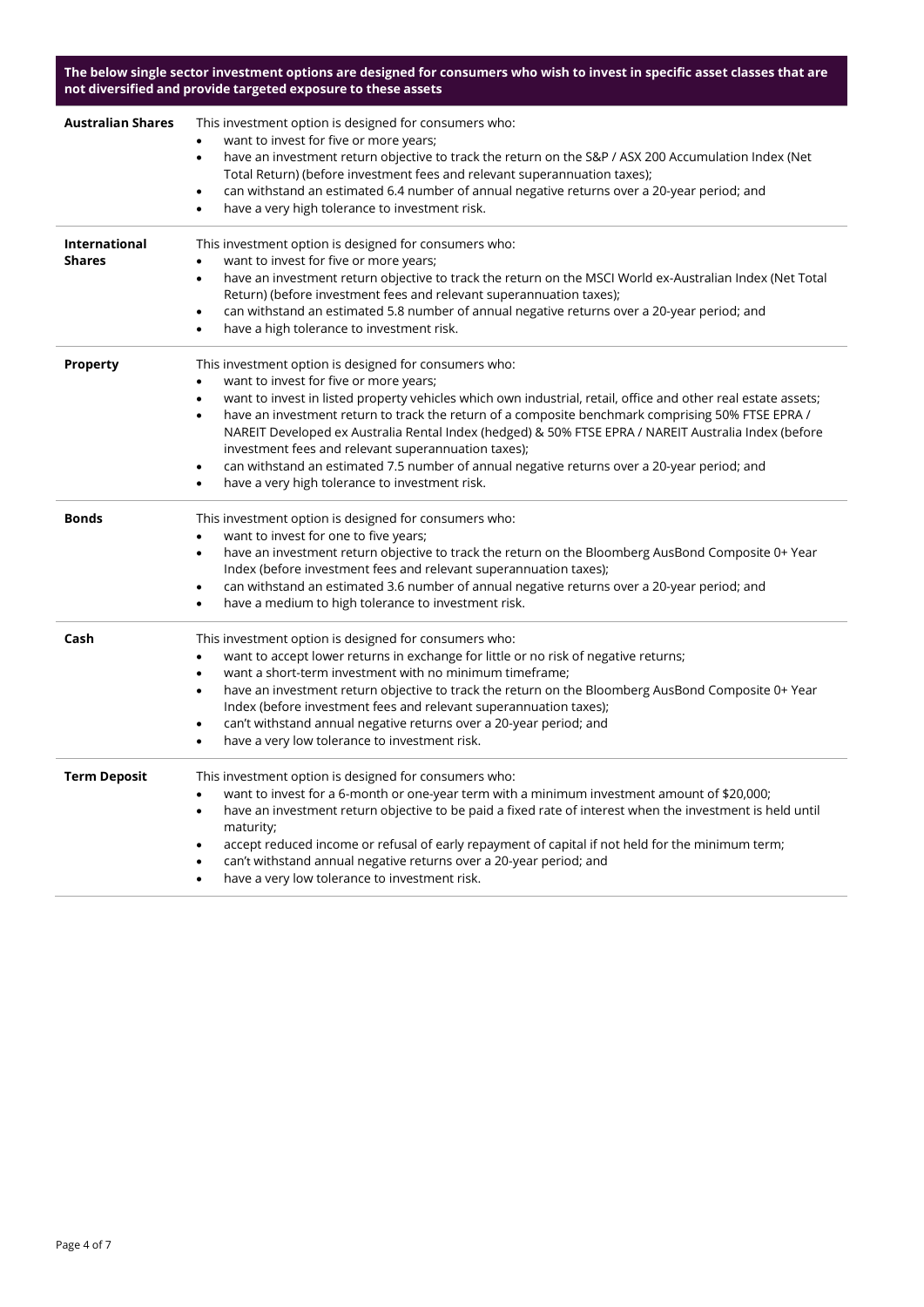#### **Insurance sub-markets**

The table below sets out the class of consumers that each insurance option within the Product has been designed for.

#### **All insurance cover types have been designed for consumers who:**

- **want the ability to tailor cover as needs or circumstances change; and**
- **want insurance cover which includes cover for a range of occupations, including mining and other high risk occupations.**

**All insurance cover types are not designed for consumers with an occupation deemed to be active service as part of any military force when involved in war (i.e. any act of war (whether declared or not), revolution, invasion, rebellion, or civil unrest).**

**Default insurance cover types (consumers with an account balance less than \$6,000 and/or under 25 years of age need to opt-in to have default insurance cover)**

| <b>Basic Insurance</b><br>(Death and<br><b>Terminal Illness</b><br>and Total and<br>Permanent<br>Disablement) | This cover type is designed for consumers who:<br>want automatic access to a basic level of financial support if they die, or are permanently disabled and<br>unlikely to ever work again due to illness or injury, which does not require a medical assessment.<br>This cover type is not designed for consumers who:<br>are unemployed;<br>$\bullet$<br>are aged under 15 years or 65 years and over; or<br>$\bullet$<br>have been paid or were entitled to be paid a terminal illness benefit.<br>$\bullet$ |
|---------------------------------------------------------------------------------------------------------------|----------------------------------------------------------------------------------------------------------------------------------------------------------------------------------------------------------------------------------------------------------------------------------------------------------------------------------------------------------------------------------------------------------------------------------------------------------------------------------------------------------------|
| <b>Standard Income</b><br><b>Protection</b>                                                                   | This cover type is designed for consumers who:<br>want automatic access to a level of income replacement if they are temporarily unable to work due to<br>illness or injury.                                                                                                                                                                                                                                                                                                                                   |
|                                                                                                               | This cover type is not designed for consumers who:<br>are unemployed, or who have ceased working for more than 12 months;<br>are aged under 15 years or 65 years and over, or want cover past 70 years of age;<br>$\bullet$<br>are a professional sports person;<br>٠<br>want a waiting period of less than 30 days, or greater than 2 years; or<br>$\bullet$<br>want a benefit period longer than 5 years.                                                                                                    |
| <b>Voluntary insurance cover types</b>                                                                        |                                                                                                                                                                                                                                                                                                                                                                                                                                                                                                                |
| Death and<br><b>Terminal Illness</b><br>(DTI)                                                                 | This cover type is designed for consumers who:<br>want to provide themselves and/or their beneficiaries with a chosen level of financial support if they die,<br>or suffer from an illness or injury that will highly likely result in their death.                                                                                                                                                                                                                                                            |
|                                                                                                               | This cover type is not designed for consumers who:<br>are aged under 15 years; or<br>٠<br>want cover at 70 years of age or over.                                                                                                                                                                                                                                                                                                                                                                               |
| <b>Total and</b><br>Permanent<br><b>Disablement (TPD)</b>                                                     | This cover type is designed for consumers who:<br>want to provide themselves and/or beneficiaries with a chosen level of financial support if they are<br>$\bullet$<br>unlikely to ever work again due to illness or injury.                                                                                                                                                                                                                                                                                   |
|                                                                                                               | This cover type is not designed for consumers who:<br>are unemployed;<br>$\bullet$                                                                                                                                                                                                                                                                                                                                                                                                                             |
|                                                                                                               | are aged under 15 years or 65 years and over at date of application;<br>٠<br>want TPD cover past 70 years of age; or<br>٠                                                                                                                                                                                                                                                                                                                                                                                      |
|                                                                                                               | want stand-alone TPD cover (i.e. do not want to combine DTI with TPD cover).                                                                                                                                                                                                                                                                                                                                                                                                                                   |
| <b>Income Protection</b>                                                                                      | This cover type is designed for consumers who:<br>want a proportion of their income replaced if temporarily unable to work due to illness or injury.<br>٠                                                                                                                                                                                                                                                                                                                                                      |
|                                                                                                               | This cover type is not designed for consumers who:<br>are unemployed;                                                                                                                                                                                                                                                                                                                                                                                                                                          |
|                                                                                                               | are aged under 15 years or 65 years and over at date of application;<br>have an account balance less than \$5,000 at the date of application;                                                                                                                                                                                                                                                                                                                                                                  |
|                                                                                                               | have not been working for more than 12 months;<br>are a professional sports person;                                                                                                                                                                                                                                                                                                                                                                                                                            |
|                                                                                                               | want cover for pre-existing injuries or illnesses within the last 2 years;<br>want a waiting period of less than 14 days, or greater than 2 years; or<br>want a benefit period longer than 5 years.                                                                                                                                                                                                                                                                                                            |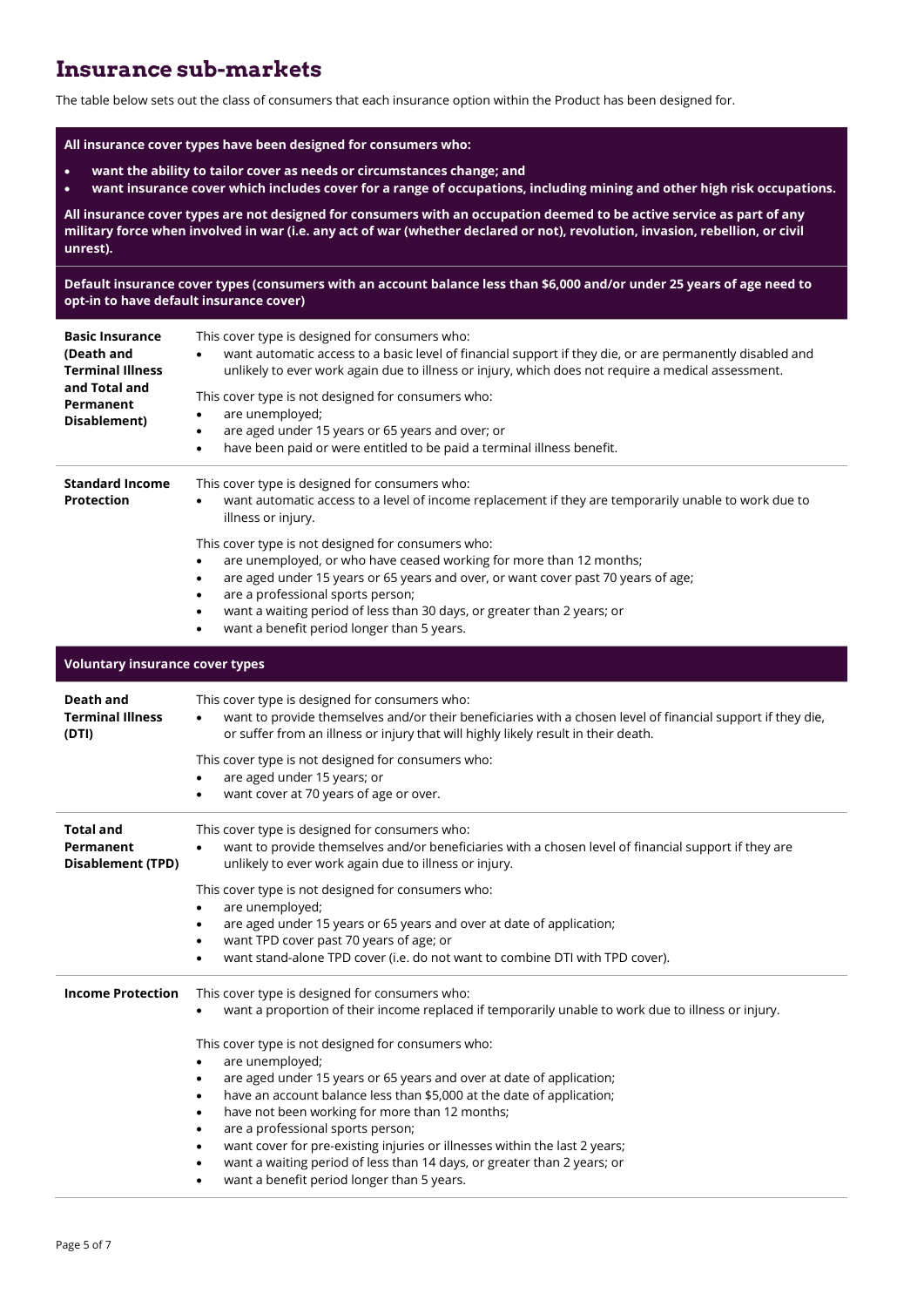#### **Consistency between target market and the Product**

This Product is likely to be consistent with the likely objectives, financial situation and needs of the class of consumers in the target market. This is based on an analysis of the key terms, features and attributes of the Product and a finding that these are consistent with the identified class of consumers.

### **4.Product distribution**

#### **Distribution conditions**

This Product can only be offered and/or issued in accordance with the relevant terms and conditions outlined in the [PDS](https://www.mine.com.au/docs/default-source/publications/super-pds-plus-info-sheets.pdf?sfvrsn=9d89f63c_46) and [Insurance](https://www.mine.com.au/docs/default-source/publications/super-insurance-guide.pdf?sfvrsn=b8acf63c_20) [Guide](https://www.mine.com.au/docs/default-source/publications/super-insurance-guide.pdf?sfvrsn=b8acf63c_20) (as amended from time to time) and will be distributed through:

- an application form available on the Issuer's website [www.mine.com.au](http://www.mine.com.au/)
- over the phone through the administrator's contact centre
- an online account application restricted to registered fund members
- Mine Super Financial Advice

#### **Distribution restrictions**

Distribution of this Product is restricted to distributors authorised in writing by AUSCOAL Superannuation Pty Ltd.

### **Adequacy of distribution conditions and restrictions**

It has been determined that the distribution conditions and restrictions will make it likely that consumers who acquire the Product are in the class of consumers for which it has been designed. This is based on an assessment of the distribution conditions and restrictions and a determination that they are appropriate and will assist distribution in being directed towards the target market for whom the Product has been designed and reduce the likelihood of the sale of the Product to consumers who fall outside the target market.

### **5.Review**

The information in the table below summarises how the TMD will be reviewed, to ensure it continues to be appropriate for this Product. Reviews will either occur after an event triggers a review, or, if no such event occurs, at the next periodic review time.

In instances where a trigger for review has occurred, this TMD will be reviewed within 10 business days.

| <b>Last reviewed</b>                | 1 April 2022                                                                                                                                                                                                                  |
|-------------------------------------|-------------------------------------------------------------------------------------------------------------------------------------------------------------------------------------------------------------------------------|
| Next periodic<br>review             | 1 April 2023                                                                                                                                                                                                                  |
| <b>Review triggers or</b><br>events | Any event or circumstances arising that would suggest the TMD is no longer appropriate. This may include (but<br>is not limited to):                                                                                          |
|                                     | receipt of a Product Intervention Power order from ASIC requiring the cessation of retail distribution of<br>٠<br>this Product;                                                                                               |
|                                     | a determination for the purposes of s52(9) of the Superannuation Industry (Supervision) Act 1993 that the<br>$\bullet$<br>financial interest of members holding this Product are not being promoted;                          |
|                                     | results of the annual Member Outcomes Assessment reasonably suggesting this Product (including, but<br>$\bullet$<br>not limited to investment performance, fees and costs and insurance) is no longer suitable for its target |
|                                     | market, or that this TMD is no longer appropriate;<br>material changes to the design or distribution of the Product;<br>$\bullet$                                                                                             |
|                                     | situations where the Issuer has identified a significant dealing event;<br>$\bullet$                                                                                                                                          |
|                                     | a significant breach in relation to the Product's design or distribution that would reasonably suggest this<br>$\bullet$                                                                                                      |
|                                     | Product is no longer suitable for its target market, or that this TMD is no longer appropriate; or                                                                                                                            |
|                                     | a trend in complaints about the Product or a product feature that indicates the Product, or product<br>$\bullet$<br>feature, is no longer suitable for its target market, or that this TMD is no longer appropriate.          |